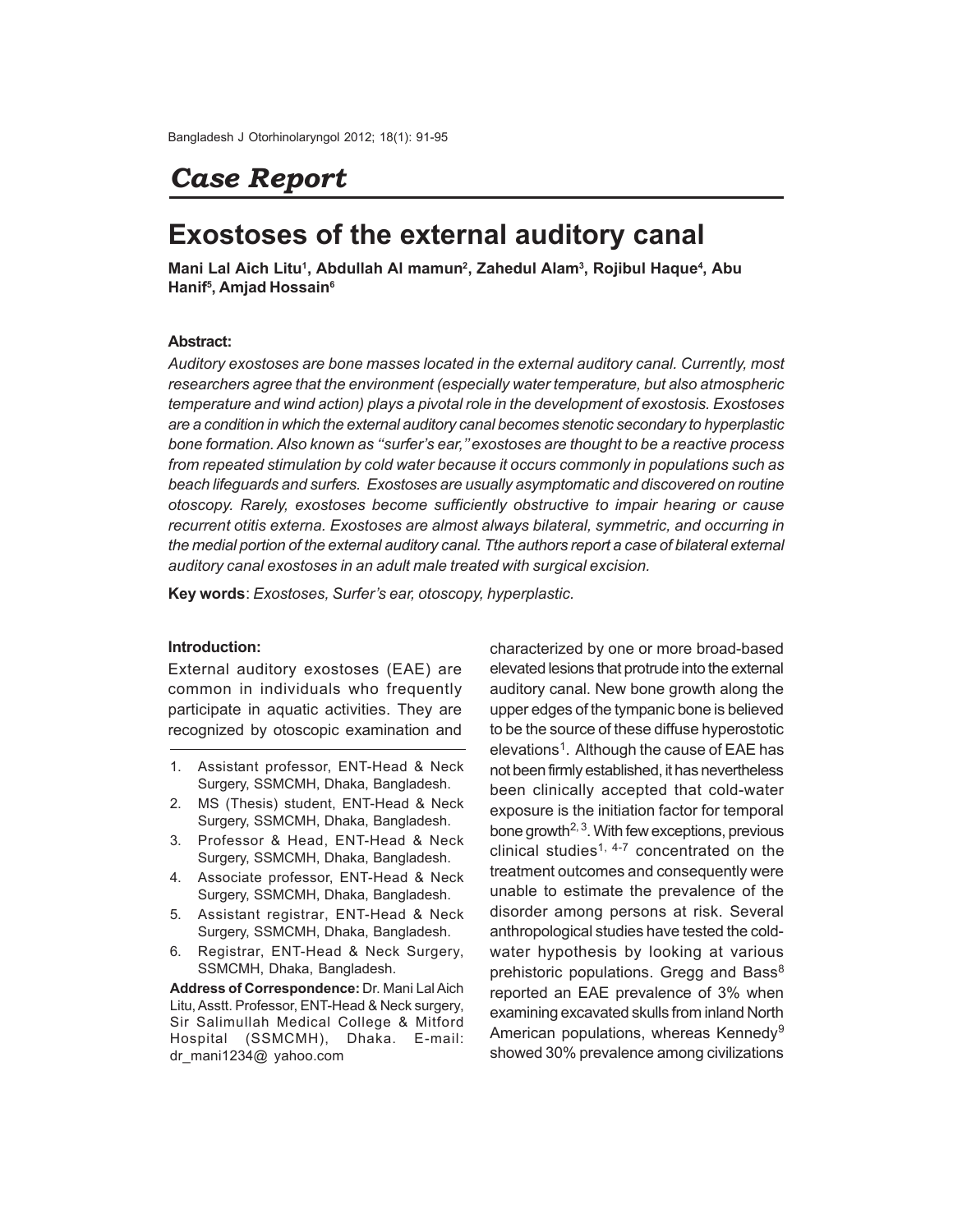known to frequently engage in cold-water activities. A study<sup>10</sup> sought to determine whether EAE is a consequence of habitual fishing in the cold waters of the Pacific Ocean or, rather, a genetically determined malady. They examined more than 1000 crania (dating from 7000 BC to 1500 AD) from 43 sites in northern Chile and found that inhabitants of the coastal regions had the highest prevalence of EAE (30.7%) compared with valley people (2.3%) and highlanders (0%). Furthermore, coastal and valley men had more severe EAE than women of their respective populations. Results of several clinical studies support the cold-water hypothesis. Adams<sup>6</sup> found that, among ten swimming instructors, nine had exostoses. Harrison<sup>11</sup> examined the ears of 2352 freshwater and seawater swimmers and found 1.2% overall prevalence of EAE. Limited research was done on the epidemiological aspects of this topic until 1989, when Umeda and Nakajima<sup>12</sup> examined the ears of  $51$ profes-sional surfers in Japan and found that 80% of them had exostoses of the external auditory canal. Karegeannes<sup>13</sup> conducted another prevalence study comparing the incidence of EAE in 87 U.S. Navy divers compared with an age matched control group and found that EAE was present in 26% of the divers and in 0% of the controls. He also showed a positive correlation between the severity of exostoses and the extensive history of aquatic activities. The most recently published study that supports a coldwater cause for EAE<sup>14</sup>. After looking at the ears of 21 cold-water Oregon surfers, the investigators concluded that the degree of external ear canal obstruction increases as a function of both the number of years having surfed and the number of sessions surfed per year.

From the 19th century until recently, the cause of auditory exostoses was thought to be genetic. Furthermore, several researchers who supported the genetic hypothesis have also cited chemical or mechanical stimuli that lead to irritation of the auditory canal as possible underlying causes of the development of auditory exostoses. Development of auditory exostosis also appears to depend on the use of ear protection in the form of earplugs and/or hoods, which mitigate wind chill or low atmospheric temperatures or both, therefore, preventing the auditory canal to cool off<sup>14</sup>.

#### **Case report:**

A 40-year-old male presented to our OPD with 4 years history of occasional pain in the left ear, occasional itching of left & right ear for 1 year. Otological examination revealed normal tympanic membranes bilaterally. There was no facial weakness or visual or gait disturbance. The neurological exam was benign. Pure tone audiometry revealed symmetrical mild conductive hearing loss.

Temporal bone computed tomography (CT) revealed bilateral smoothly bordered, broad based bony growths of the EAC. The diagnosis of bilateral EAC exostoses was made. There was no evidence of superior semicircular canal dehiscence. No generalized bony disease or bony tumors were detected. T2 weighted magnetic re sonance imaging (MRI) showed right sided exostoses to be more severe than left. The patient opted to proceed with surgery to remove the more severe right sided exostoses. The patient underwent posauricular approach exploration of the right EAC showed significant exostoses posteriorly and superiorly. With use of diamond burrs, the exostoses were removed, revealing "onion skinned" laminated bone. Bone chips were sent for histopathologic exam and showed benign laminated bone consistent with the previous diagnosis .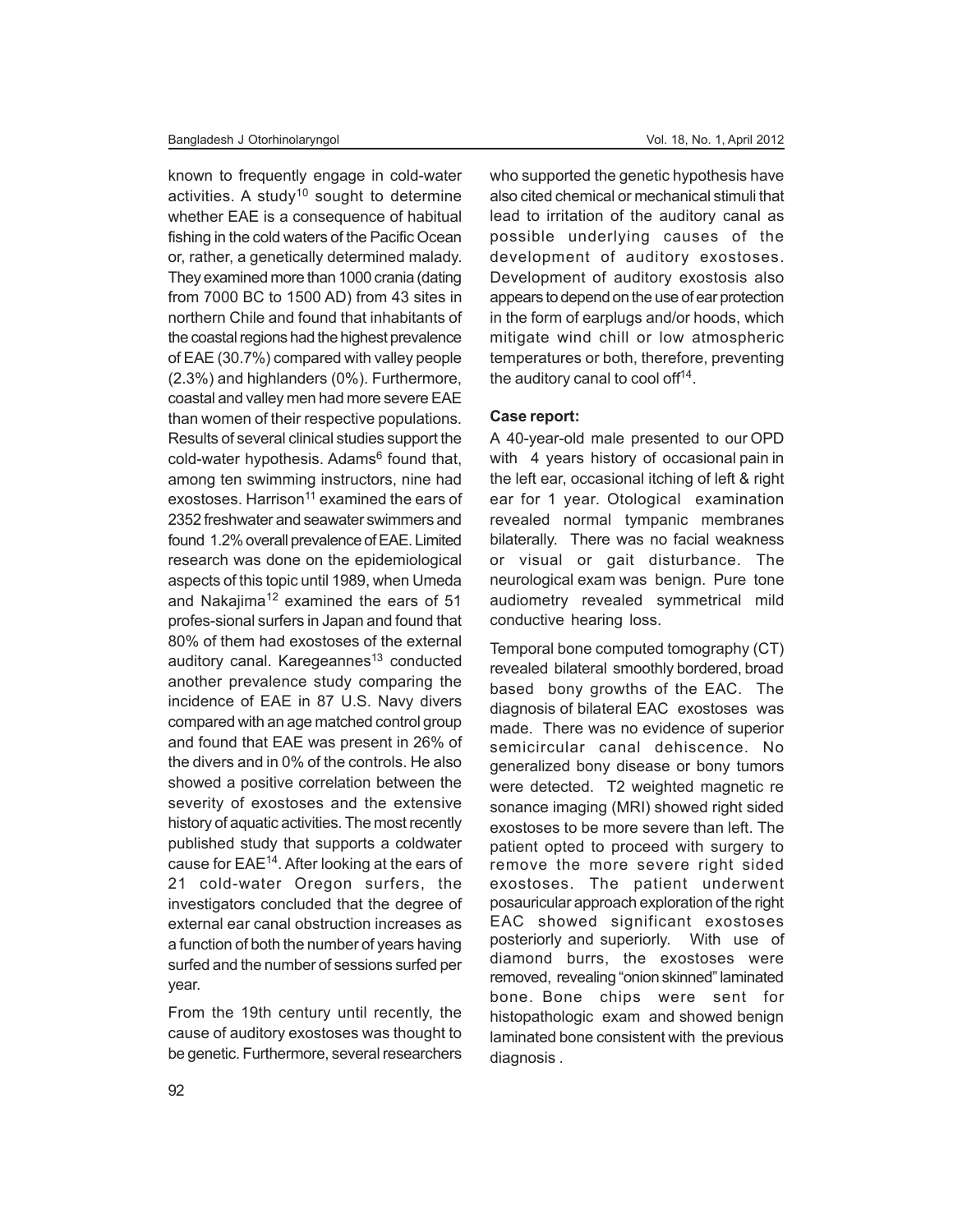At time of discharge, the patient experienced no immediate relief of his presenting symptoms. In the months of following surgery, he had slow and steady improvement. Thereafter, the patient was advised to follow up every 6 months.



**Figure 1:** *Exostosis of right ear*



**Figure 2:** *Exostosis of left. ear.*



**Figure 3:** Axial HRCT scan of the temporal bone showing a solitary bony tumor arising from the lateral & anterior part of the EAC.



**Figure 4:** *Coronal high-resolution CT scan demonstrating the narrowing of the EAC at the tympano-squamous suture line (arrowhead).*



**Figure 5:** Hemotoxylin and eosin staining of Temporal bone chip showing onion skinned laminated bone (arrows) Consistent with the diagnosis of exostoses.

#### **Discussion:**

In some cases, it is likely had exostoses for several years and only experienced significant vertigo in the setting progressive impingement on the nerve bundle, advanced age, and inability to further compensate for vestibular nerve compression. Patient also presented with symptoms secondary to eight nerve compression, manifested as hearing loss and tinnitus. Some patients are unusual in that only presenting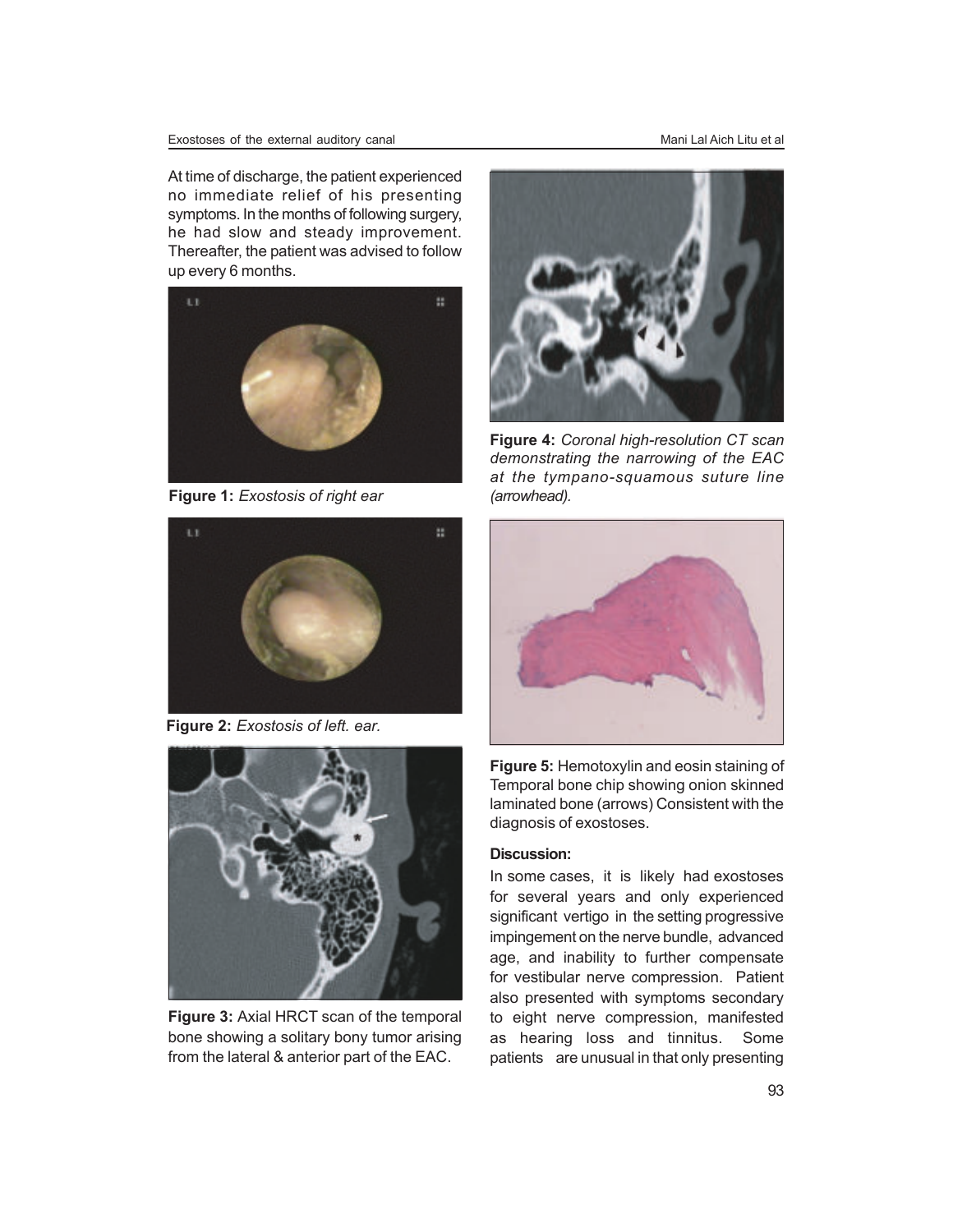symptom was tinnitus. In practice, most cases of EAC exostoses are not surgically treated and are not readily accessible for tissue biopsy. In the absence of a tissue diagnosis, radiographic appearance is fundamental in differentiating between various bony lesions of the EAC. The radiographic appearance of an exostosis is that of a smoothly bordered, broad based bony growth protruding into the EAC. Exostoses are often multiple and bilateral. Treatment of EAC exostoses depends on the severity of symptoms occurring due to nerve compression. Observation alone is recommended for asymptomatic individuals. In some cases repeat imaging of the EAC bony growths has not shown any size progression, and their presenting symptoms have remained stable. Surgical excision of the lesion to decompress the nerve complex before irreversible damage is the treatment of choice for severely symptomatic patients, such as those with progressive hearing loss or vertigo, or those at risk of complete canal occlusion. We presented, surgical removal of the exostoses was eventually curative of the patient's presenting symptoms; however, it occurred gradually over a period of one year. The protracted time course required for his recovery likely reflects chronic compression of the neurovascular bundle. Temporal bones from a man who died at 87 years of age as a result of congestive heart failure were studied. The patient was initially evaluated for hearing loss secondary to otosclerosis, and bilateral exostoses were discovered on examination. The patient was from the Los Angeles, California, area, but records were inconclusive as to whether this patient had a history of cold water contact or otitis externa. In addition to the case just described, temporal bones from two other patients were viewed. Exostoses showed a predilection for the medial portion of the

external auditory canal, forming just lateral to the tympanic membrane<sup>15</sup>. The lesions were broad-based and covered by squamous epithelium. Diffuse, bilateral involvement was present in each set of bones. At higher magnification, two distinct types of bone tissue were identified. Superficially, remodeled bone tissue was seen. This densely lamellar bone appeared to be more organized, running parallel to the periosteum. Tightly layered rows of this bone also appeared to contain a lower concentration of fibrovascular channels, especially in areas closer to the periosteum<sup>16</sup>. Bone tissue deep to this appeared loosely compact and more vascular. The layers of this bone were less organized and swirled in random fashion around frequent fibrovascular channels<sup>17</sup>.

#### **Conclusion:**

Anterior exostosis removal by a postauricular route is a safe, rapid, and effective method of relieving patients of occlusive external auditory canal exostosis. By leaving the posterior exostosis intact, patients are not put at risk for injury to the facial nerve, chorda tympani nerve, or ossicles. When the deep ear canal is drilled blind, there are no landmarks to indicate the true path of the external canal.

#### **References:**

- 1. Sheehy J. Osteoma of the external auditory canal. Laryngoscope. 1958; 68: 1667 - 1673.
- 2. Fowler E Jr, Osmon P. New bone growth due to cold water in the ears. Arch Otolaryngol. 1942; 36: 455 - 466.
- 3. DiBartolomeo JR. Exostoses of the external auditory canal. Ann Otol Rhinol Laryngol 1979; 88: 2 - 20.
- 4. Ayres SC. Exostoses of the external auditory canal. Arch Otolaryngol. 1881; 10: 327 - 334.